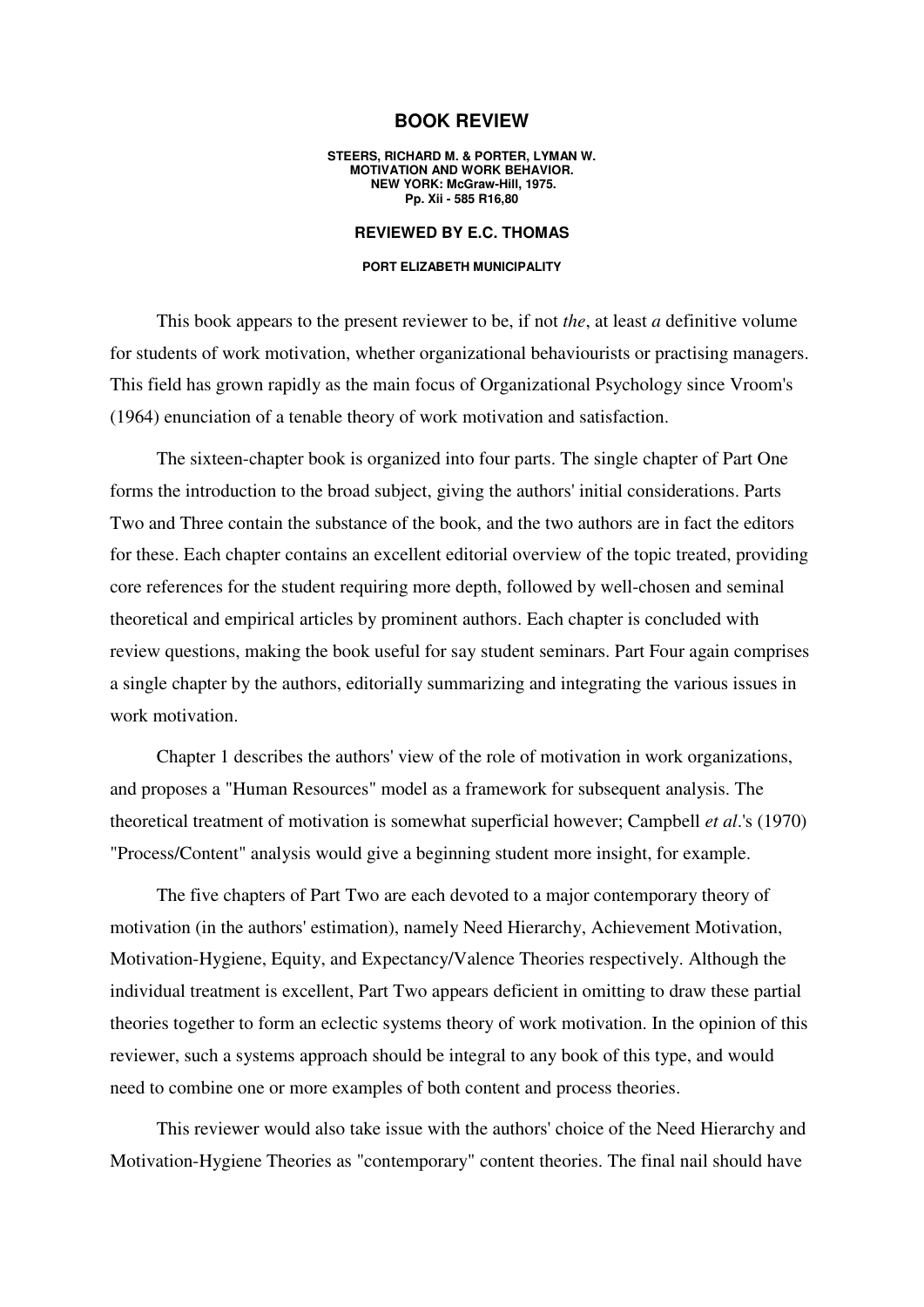been driven into the coffin of M-H theory by Dunnette *et al.*'s (1967) declaration that "the evidence is now sufficient to lay the two-factor (M-H) theory to rest, and we hope that it maybe buried peaceably" (p.173).

Although Lawler and Suttle's review tends to disconfirm the Need Hierarchy theory, no alternative need theory is proposed. Alderfer's (1969, 1972) theory of Existence, Relatedness and Growth needs is referenced as "additional reading" however. The serious student would do well to follow this suggestion if he would find a really contemporary, research-based need theory for inclusion in a systems model.

The remaining theories receive excellent treatment in the format described. As might be expected from these authors, who with Lawler and Hackman have researched Expectancy/ Valence theory for years, this theory, as a specifically articulated work motivation theory (c.f. Vroom, 1964), is given well deserved prominence.

The nine chapters of Part Three concern central issues in motivation at work. Chapter 7 deals with the most vexed question in Organizational Psychology, the relationship of Job Motivation, Performance, and Satisfaction. The two articles included are quite the best this reviewer has read on this subject and should settle the Satisfaction-Performance controversy for once and all (but probably won't). For this chapter alone the book should be compulsory reading for all students of organizational behaviour.

Chapter 8 turns from the decision to perform to the decision to participate, and deals with topics such as job and organizational choice, turnover, and absenteeism. Both Chapters 7 and 8 lean heavily on the Instrumentality component of Expectancy/Valence theory. Chapter 9 briefly deals with the effect of organizational climate on behaviour, particularly of managers, and extracting from the work of Campbell *et al*. (1970).

Chapter 10 and 11 also look at environmental factors, group influence and leadership respectively. One paper on group influences includes a rather hazy analysis of the "Hawthorne Experiments" (Roethlisberger and Dickson, 1939). Students would do well to read this original report, particularly to form their own conclusions as to the role of financial incentives vs. group influences. Leadership is as well treated as a single chapter permits. A number of excellent articles include the seminal treatise on Path-Goal leadership - applied Expectancy/Valence theory.

Chapter 12 provides an important contribution to the literature on the effects of job design, with balanced views on the actual effects of job enlargement, rotation, and enrichment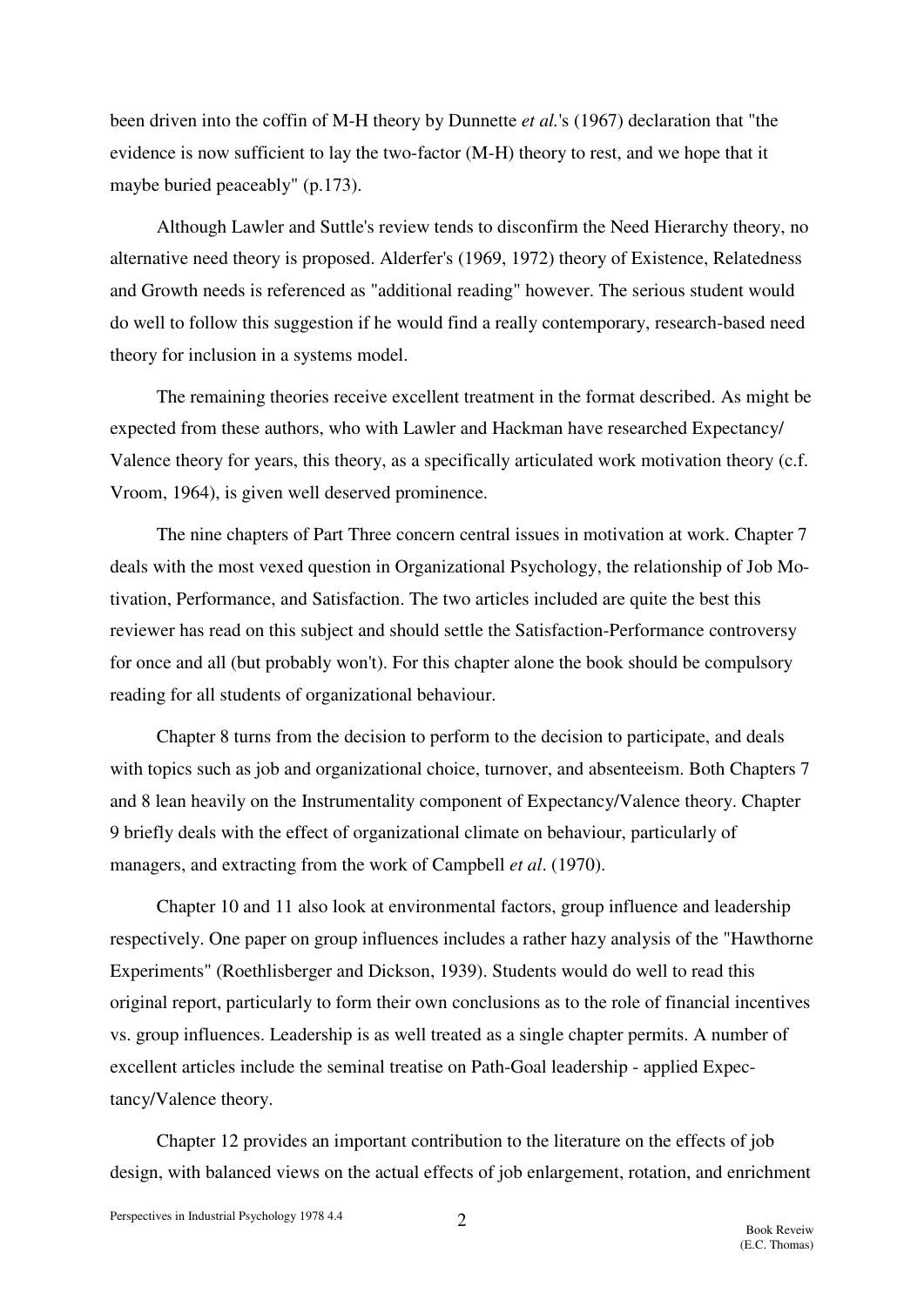on both worker and employer. Lawler's paper, again drawing on Expectancy theory, indicates from "hard" data research that where job enlargement is successful, it is quality rather than productivity *per se* that increases. Hulin in this chapter convincingly argues that the influential proponents of job enlargement are guilty of ethnomorphising. Again a highly recommended chapter.

Chapters 13 and 14 deal with topics that could as well have been included in Part Two, viz. Goal-Setting and Operant Conditioning. As Locke (originator of Goal-Setting theory) and his associates demonstrate, Goal-Setting has important motivational components. Operant Conditioning, based on Learning (Reinforcement) Theory of behaviour, is less well treated; one article barely pro., and another more definitely con., and both heavily oriented to the Skinnerian laboratory approach. This is to ignore the field research of Fred Luthans, whose works are recommended to the student in preference to this chapter (e.g. Luthans and Kreitner, 1975).

Chapter 15 deals with "one of the most frequently discussed but most under-researched areas in organizational psychology", Money and Motivation. Three authoritative articles indicate the diversity of current opinions on this topic. In the opinion of this reviewer, Lawler's (1971) book is the definitive work on this subject; after reading this chapter, with an abridged extract from Lawler, students should proceed to read Lawler's book.

Part Four, the final Chapter 16, puts work motivation in perspective with the authors' evaluative summary. Steers and Porter draw eight important conclusions; of these the most significant to this reviewer is that managers must actively manage motivational processes at work.

If the book is instrumental in getting managers and students to accept this message, it well deserves its reputation with UNISA's Department of Industrial Psychology as the best book on work motivation to have appeared so far.

This reviewer would however underwrite the cautionary note in Chapter 1 to the effect that the student of motivation should adopt a contingency approach; the discerning student should also accept the book's few deficiencies, and use it as an introduction to, and guidepost for, the original sources for detailed study of pertinent theories.